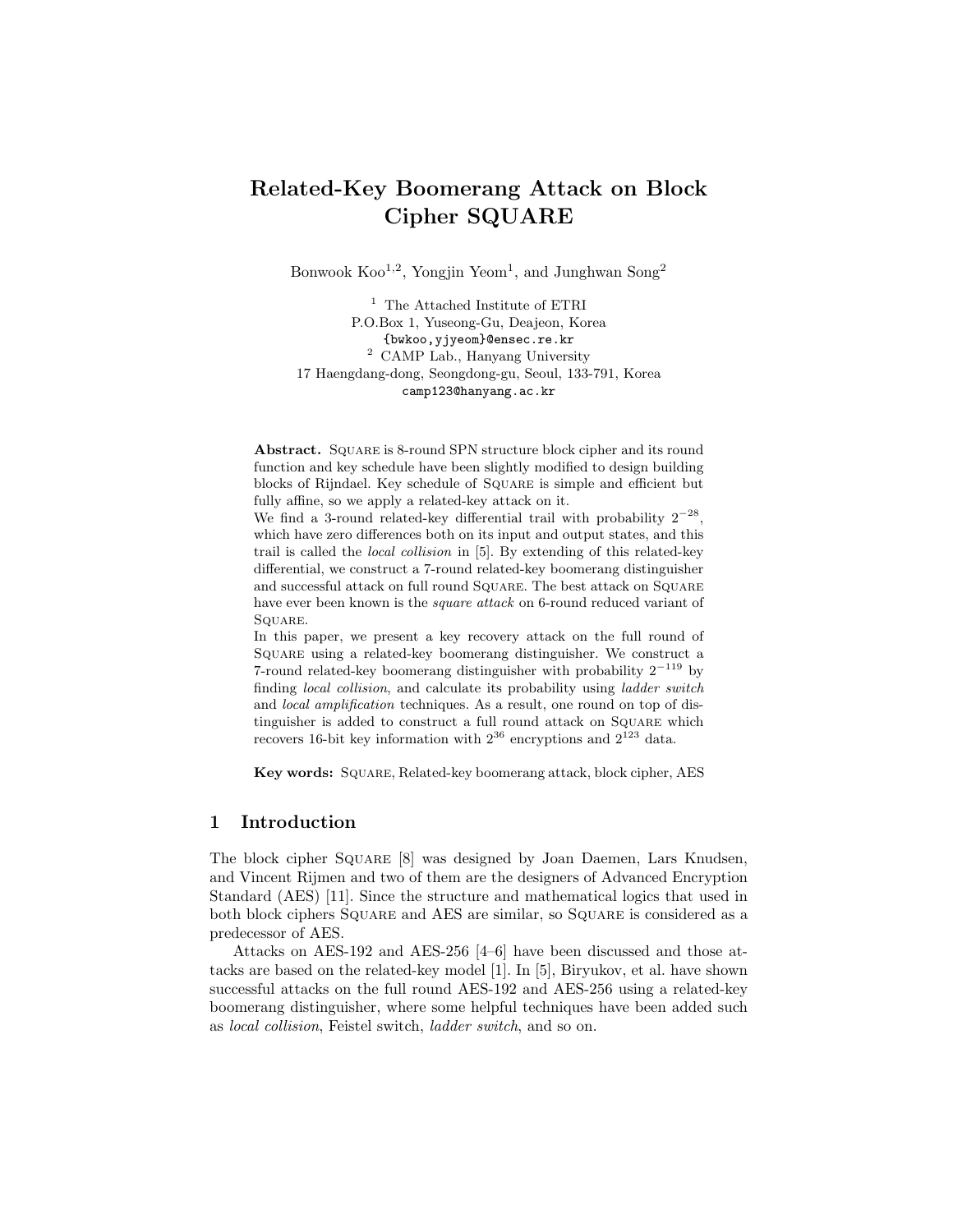In this paper, we construct a related-key boomerang distinguisher with *local* collision and ladder switch techniques to attack the block cipher SQUARE. In addition, a simple idea local amplification is used to calculate a lower bound to be increased in the value of the distinguisher's probability.

Local amplification is based on the fact that the coincidence of differences at the switching point of both lower trail is enough to construct a related-key boomerang distinguisher, thus we gather these probabilities of trails so that a factor of distinguisher's probability is amplified from  $2^{-14}$  to  $2^{-7}$ . Therefore, we get a better estimation for probability of distinguisher which is greater than  $2^{-128}.$ 

### 1.1 Related works

SQUARE is designed under the *Wide Trail Strategy* to guarantee security against differential and linear cryptanalysis and the designers of SQUARE have claimed that 6-round Square is sufficiently secure against differential and linear cryptanalysis. Also they have given a dedicated attack which is called *Square Attack*, and by this attack, at most 6-round SQUARE would be attacked with  $2^{72}$  complexity. There are no more attack results on the block cipher Square so far.

In 2005, the related-key boomernag attack has been applied to several ciphers KASUMI [3], COCONUT98 [2], IDEA [2], and AES-192/256 [5]. In [3], authors have given a related key boomerang attack on KASUMI reduced to 6-round out of 8-round with 34 related-keys and  $2^{13}$  time complexity, and also they have shown that the full round KASUMI could be attacked with 4 relatedkeys and 278.<sup>7</sup> time complexity by transforming boomerang attack into chosen ciphertext/adaptive chosen plaintext attack. Full round COCONUT98 was easily distinguished by 1 related-key boomerang quartet with 2 related keys in [2] and the authors presented key recovery attack on 6-round IDEA out of 8.5-round using related-key boomerang distinguisher with 4 related-key and  $2^{51.6}$  data complexity.

In 2008, Gorski et al. presented the first related-key boomerang attacks on reduced round of AES-192 [9]. They gave an attack on 7-round AES-192 with only 2<sup>18</sup> chosen plaintext and 267.<sup>5</sup> encryptions and extend it to the attack on 9-round AES-192 with  $2^{67}$  chosen plaintext and  $2^{143.33}$  encryptions.

At last, in 2009, related-key boomerang attacks on full round AES-192 and AES-256 are presented at ASIACRYPT2009 by Biryukov et, al [5]. They uses differential trails including local collision and some boomerang switching techniques such as ladder switch, Feistel switch, and s-box switch. Their attack on AES-192 requires  $2^{176}$  encryptions and  $2^{123}$  data and on AES-256 requires  $2^{119}$ encryptions and data.

# 2 Description of block cipher SQUARE

The size of block, master key, and round keys of Square are all 128-bit. The followings are the different representations of a 128-bit data  $X \in \text{GF}(2^8) \times \cdots \times \text{GF}(2^8) =$ 

 ${16}$ times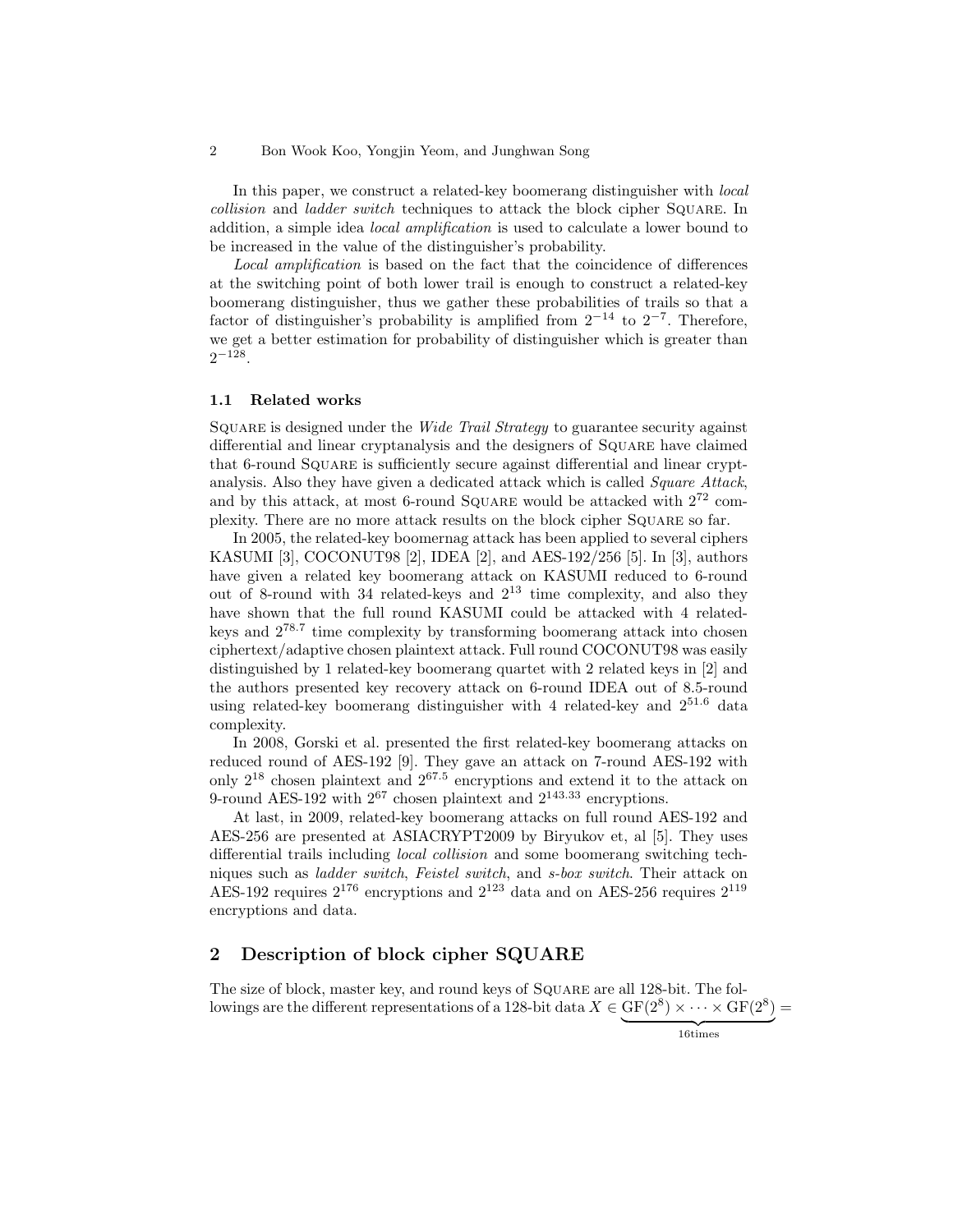$GF(2^8)^{16}$ .

| $= (x_0, x_1, , x_{15})$ | $x_0$ | $x_1$ | $x_2$                           | $x_3$ |  |  | $ x_{0,0} x_{0,1} x_{0,2} x_{0,3} $           |
|--------------------------|-------|-------|---------------------------------|-------|--|--|-----------------------------------------------|
|                          | $x_4$ | $x_5$ | $x_6$                           | $x_7$ |  |  | $x_{1,0}$   $x_{1,1}$   $x_{1,2}$   $x_{1,3}$ |
|                          | $x_8$ | $x_9$ | $ x_{10} x_{11}$                |       |  |  | $ x_{2,0} x_{2,1} x_{2,2} x_{2,3} $           |
|                          |       |       | $ x_{12} x_{13} x_{14} x_{15} $ |       |  |  | $ x_{3,0} x_{3,1} x_{3,2} x_{3,3} $           |

where  $x_i$  and  $x_{j,k} \in \text{GF}(2^8)$ .

Let an irreducible polynomial p be  $p(x) = x^8 + x^4 + x^3 + x + 1$  over  $GF(2)$ , which is the same one to define the finite field  $GF(2^8) = GF(2)[x]/\langle p(x) \rangle$  as in AES.

Square is an 8-round SPN block cipher with 9 round keys. The round transformation  $\rho$ , which is a composition of four functions such as  $\theta$ ,  $\gamma$ ,  $\pi$ , and  $\sigma$ , is as the following.

$$
\rho_{rk^i}(X) = \sigma_{rk^i} \circ \pi \circ \gamma \circ \theta(X).
$$

The  $\theta$  consists of 4 times of row-wise matrix multiplications over  $GF(2^8)$ . The following  $4 \times 4$  MDS matrix M represent the function  $\theta$  and is the same matrix of MixColumns in AES.

$$
\mathcal{M} = \begin{pmatrix} 02 & 03 & 01 & 01 \\ 01 & 02 & 03 & 01 \\ 01 & 01 & 02 & 03 \\ 03 & 01 & 01 & 02 \end{pmatrix}.
$$

The  $\gamma$  is a byte-wise S-box operation with identical S-boxes. Since no specific S-box is given in [8], we choose an S-box which is the same as to AES. The choice of S-box can affect the complexity of our attack. However, every S-box defined by an affine transformation of inversion over a finite field  $GF(2^8)$  have the same aspect against our attack, and this kind of S-box is the most wide used one. Therefore, our assumption does not lose generality. The  $\pi$  is a transposition of  $4 \times 4$  data array and the  $\sigma$  is a round key addition.

The key schedule of SQUARE is quite similar to the key schedule of AES-128. Adding S-boxes and transposition of round keys are the only modification to the key schedule of AES-128. Figure 1 shows structure of key schedule of Square.

Let  $rk^0, rk^1, \dots, rk^8$  be nine 128-bit round keys the first round key  $rk^0$  be the master key K. Each *i*-th round key  $rk^{i}(i = 0, 1, \dots, 8)$  is regarded as a  $4 \times 4$ byte array and let  $rk_j^i$  represent the j-th row of *i*-th round key. The round key generation function  $\dot{\psi}$  generates each row of the  $(i + 1)$ -th round key from the i-th round key as follows.

$$
\begin{aligned} rk_0^{i+1} &= rk_0^i \oplus \mathsf{rotl}(rk_3^i) \oplus C^i, \\ rk_1^{i+1} &= rk_1^i \oplus rk_0^{i+1}, \\ rk_2^{i+1} &= rk_2^i \oplus rk_1^{i+1}, \\ rk_3^{i+1} &= rk_3^i \oplus rk_2^{i+1}. \end{aligned}
$$

The byte rotation function,  $\text{rotl}: \text{GF}(2^8)^4 \to \text{GF}(2^8)^4$  is defined by

$$
rotl[a_0, a_1, a_2, a_3] = [a_1, a_2, a_3, a_0],
$$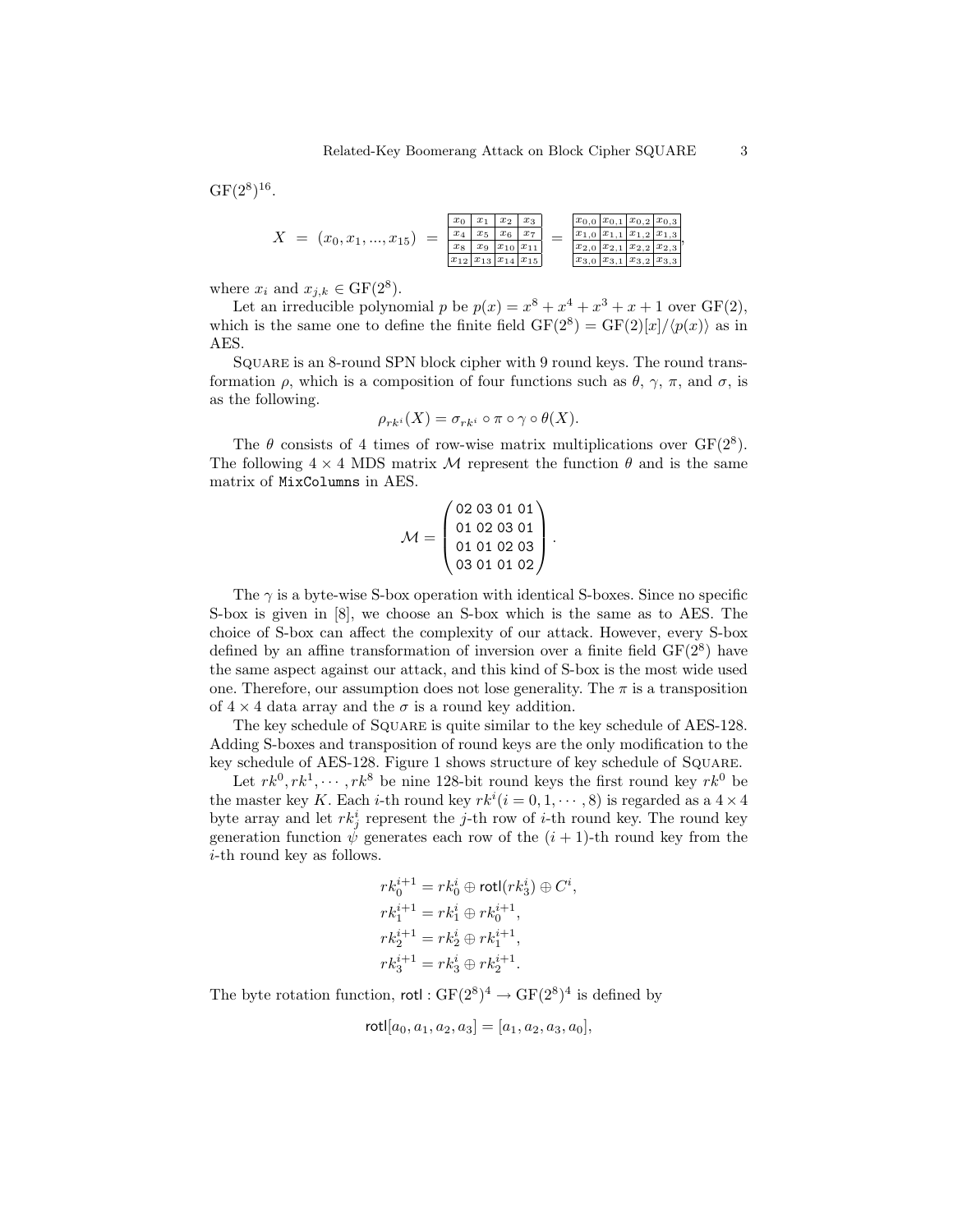4 Bon Wook Koo, Yongjin Yeom, and Junghwan Song



Fig. 1. Key schedule of SQUARE

and each  $C^i$  is a constant generated from the previous constant  $C^{i-1}$  by the relation  $C^i = 2 \times C^{i-1}$ , where  $C^0 = 1$  over  $GF(2^8)$ . Therefore, the block cipher Square is represented by the following composition of functions.

 $\mathrm{SQUARE}_K(X) = \rho_{rk^8} \circ \rho_{rk^7} \circ \rho_{rk^6} \circ \rho_{rk^5} \circ \rho_{rk^4} \circ \rho_{rk^3} \circ \rho_{rk^2} \circ \rho_{rk^1} \circ \sigma_{rk^0} \circ \theta^{-1}(X).$ 

# 3 Local Collision of SQUARE

The idea of local collision property is firstly used for cryptanalysis of hash functions [7] and it has been used to attack block ciphers in the related-key attack model [5].

We find a family of related-key differentials of block cipher SQUARE in which a local collision occurs as described in Figure 2. Let a symbol  $\blacksquare$  represent an



Fig. 2. A local collision in SQUARE

one byte difference value, then symbols  $\blacksquare$  and  $\blacksquare$  denote the values 2 $\blacksquare$  and 3 $\blacksquare$ over  $GF(2^8)$ , which are defined by the linear function  $\theta$ , respectively. Note that the blank box implies one byte difference whose value is 0.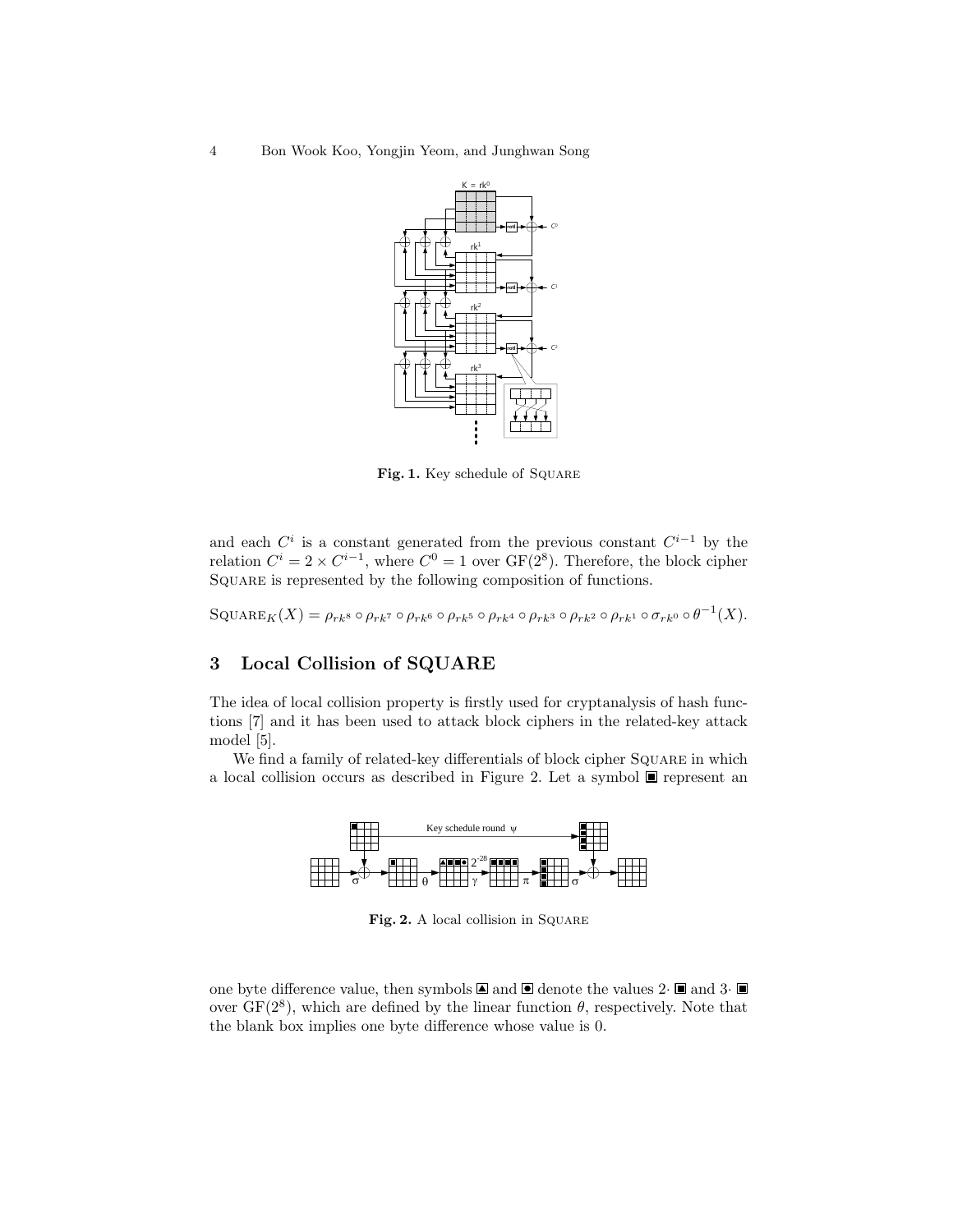By a differential property of the S-box, there are 22 out of 255 possible nonzero differences  $\blacksquare$ , which satisfy the related-key differential depicted in Figure 2. The following set is the collection of all 22 possible differences in hexadecimal forms.

 $\mathcal{A} = \{0, 11, 17, 11, 20, 3b, 4d, 53, 73, 76, 7c, 87, 9d, a4, a8, ae, c6, d2, d5, e0, ee, fc\}.$ 

Throughout this paper, we let  $\blacksquare$  denote one byte difference value  $0$ x0a, because each probability of differential in Figure 2, where each element in the set A regarded as  $\blacksquare$ , is all equal to  $2^{-28}$ . Note that symbols  $\blacksquare$  and  $\blacksquare$  are calculated as  $0x14$  and  $0x1e$  by the matrix  $M$ , respectively.

Let  $\mathcal{C}_i$  be a composition of  $\sigma$  function of i-th round and three following round functions such as

$$
\mathcal{C}_i = \rho_{rk^{i+3}} \circ \rho_{rk^{i+2}} \circ \rho_{rk^{i+1}} \circ \sigma_{rk^i}.
$$

Then we can construct a trail of 3-round related-key differential denoted by  $C_i$ as described in Figure 3.

In Figure 3, an input difference of  $\mathcal{C}_i$  is canceled by *i*-th round key difference  $\Delta r k^i$  so that the input difference of the next round function  $\rho_{r k^{i+2}}$  becomes to equal to  $\Delta r k^{i+1}$ .

During the procedure that  $\Delta r k^{i+1}$  is transformed into  $\Delta r k^{i+2}$  with probability 1 by the function  $\psi$ ,  $\Delta r k^{i+1}$  is transformed into  $\Delta r k^{i+2}$  with probability  $2^{-28}$  via the other way induced from the functions  $θ$ ,  $γ$ , and  $π$ .

Therefore, the probability of the related-key differential trail of  $C_i$  is  $2^{-28}$ , and it is easy to check that the probability of the the same trail in reverse direction is also  $2^{-28}$ .



Fig. 3. A 3-round related-key differential trail for  $C_i$ 

Using the related-key differential trail described above, we construct a 7 round related-key distinguisher with probability greater than  $2^{-128}$ .

# 4 Related-key Boomerang Attack

In this section, related-key boomerang attack is explained in briefly together with additional techniques, such as *local amplification* and *ladder switch*.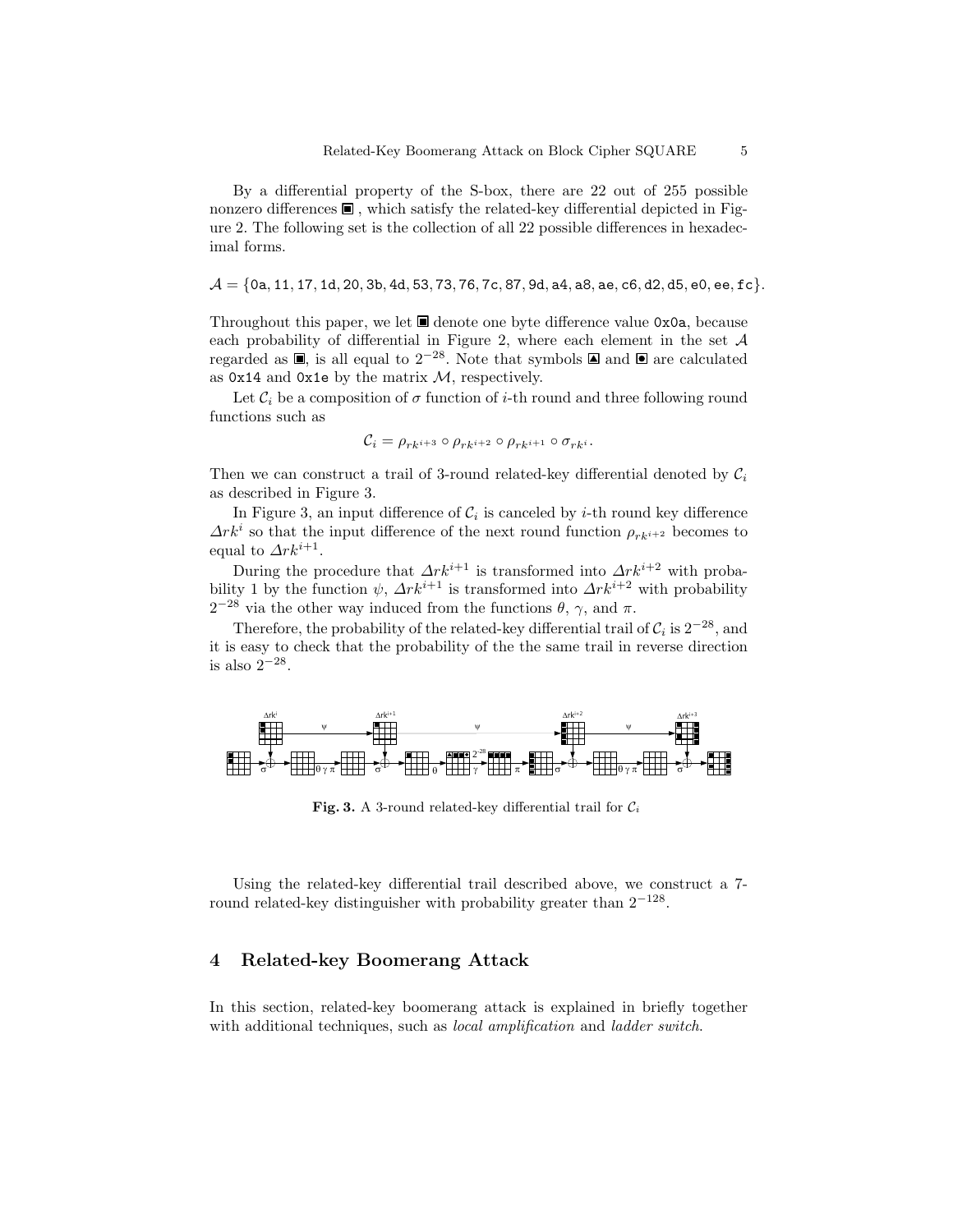#### 4.1 Boomerang Distinguisher and Related-Key Attack Model

A block cipher  $E_K: \{0,1\}^n \to \{0,1\}^n$  with an arbitrary key K can be represented by a composition of two sub-ciphers  $E0_K$  and  $E1_K$ , where  $E_K = E1_K \circ$  $E0_K$ . If there exist both differentials  $(\Delta P \to \Delta Y)$  for  $E0_K$  and  $(\Delta Y \to \Delta P)$  for  $E0_K^{-1}$  with probability p, and a differential  $(\nabla C \to \nabla Y)$  for  $E1_K^{-1}$  with probability q. Then, for a chosen plaintext pair  $(P_1, P_2)$  such that  $P_1 \oplus P_2 = \Delta P$ , the corresponding plaintext pair  $(Q_1, Q_2)$  calculated by

$$
Q_1 = E_K^{-1}(E_K(P_1) \oplus \nabla C),
$$
  
\n
$$
Q_2 = E_K^{-1}(E_K(P_2) \oplus \nabla C),
$$

satisfies  $Q_1 \oplus Q_2 = \Delta P$  with the boomerang probability  $p^2q^2$ .

In the related-key attack model, attackers need to know or choose relations between several keys. The relation between keys for this attack is simply difference. Since the structure of the key schedule of Square is fully linear or affine, each operation for key schedule preserves difference properties. So, no matter what a key differential trail is assumed to be used, its probability is always 1.

The related-key boomerang attack uses 2 or more related-keys, and we consider 4 related-keys  $K1, K2, K3$ , and  $K4$  for our attack which have the following relations,

$$
\Delta K = K1 \oplus K2 = K3 \oplus K4,
$$
  

$$
\nabla K = K1 \oplus K3 = K2 \oplus K4.
$$

The related-key boomerang distinguisher with above related-keys is described as follows. Assume that both the probabilities of related-key differential ( $\Delta P \rightarrow$  $\Delta Y$ ) for  $E0_{\Delta K}$  and of  $(\Delta Y \to \Delta P)$  for  $E0_{\Delta K}^{-1}$  are p, and the probability of a related-key differential  $(\nabla C \to \nabla Y)$  for  $E1\overset{\text{def}}{\nabla}$  is q, where the notation  $E_{\Delta K}$  implies a pair of encryption E with related-key pair whose difference is  $\Delta K$ . Then, for a chosen plaintext pair  $(P_1, P_2)$  such that  $P_1 \oplus P_2 = \Delta P$ , the corresponding plaintext pair  $(Q_1, Q_2)$  calculated by

$$
Q_1 = E_{K3}^{-1}(E_{K1}(P_1) \oplus \nabla C),
$$
  
\n
$$
Q_2 = E_{K4}^{-1}(E_{K2}(P_2) \oplus \nabla C),
$$

satisfies  $Q_1 \oplus Q_2 = \Delta P$  with the boomerang probability  $p^2q^2$ . Boomerang distinguisher is a special case of related-key boomerang distinguisher with  $\Delta K =$  $\nabla K = 0.$ 

### 4.2 Additional Techniques

A boomerang distinguisher enables us to estimate the lower bound of probability that we successfully observe the distinguishing property. We can estimate the lower bound more precisely by using the following techniques.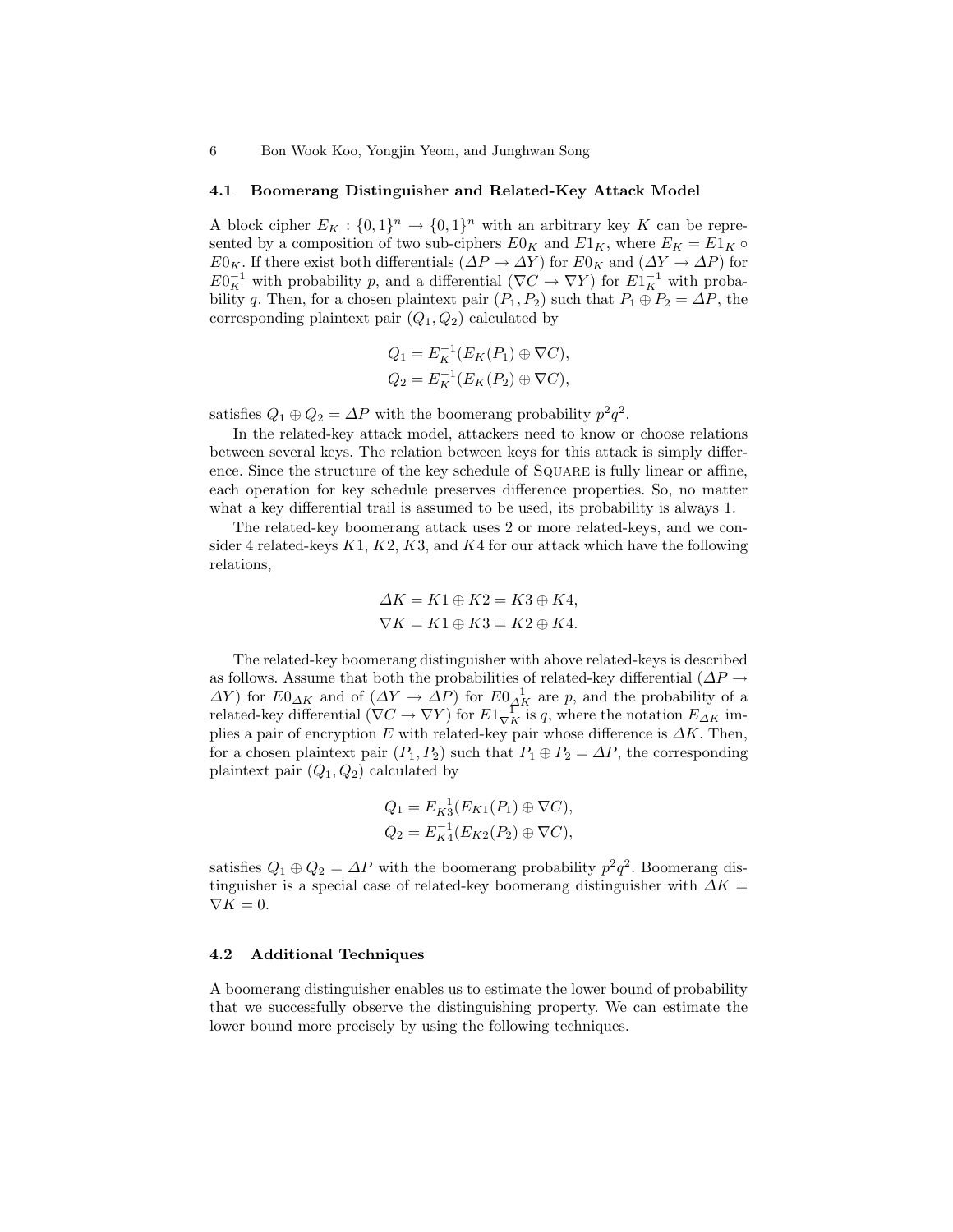**Local Amplification.** In  $E1$ , contrary to plain boomerang distinguisher, both output differences  $E1_{K1}^{-1}(C_1) \oplus E1_{K3}^{-1}(C_1 \oplus \nabla C)$  and  $E1_{K2}^{-1}(C_2) \oplus E1_{K4}^{-1}(C_2 \oplus \nabla C)$ do not need to be equal to a value  $\nabla Y$ , it is enough that they are equal to each other to satisfy the following equation,

$$
E1_{K3}^{-1}(C_1 \oplus \nabla C) \oplus E1_{K4}^{-1}(C_2 \oplus \nabla C) = \Delta Y.
$$
 (1)

Suppose that E1 is a composition of two sub-functions  $e_0$  and  $e_1$  such that  $E1 = e_1 \circ e_0$  and there exists a related-key differential trail  $(\nabla C \to \nabla D \to \nabla Y)$ for  $E1_{\nabla K}^{-1}$  with probability q. Let  $\tilde{q}$  denote the probability of differential ( $\nabla C \rightarrow$  $\nabla D$ ) for  $e_1^{-1}$  and let r denote the probability of differential  $(\nabla D \to \nabla Y)$  for  $e_0^{-1}$ . Then the probability of differential trail  $(\nabla C \to \nabla D \to \nabla Y)$  is bounded below by  $q = \tilde{q} \times r$ .

If there exist other  $\nabla Y_0, \nabla Y_1, \cdots, \nabla Y_{n-1}$  with corresponding nonzero probabilities  $r_i(i = 0, 1, \dots, n-1)$  of differentials  $(\nabla D \to \nabla Y_i)(i = 0, 1, \dots, n-1)$  for  $e_0^{-1}$ , then we can denote each probability of differential trail  $(\nabla C \to \nabla D \to \nabla Y_i)$ by  $q_i = \tilde{q} \times r_i$  for  $i = 0, 1, \dots, n - 1$ . So the probability that the equation (1) holds is estimated by the sum of all  $q_i^2$  for  $i = 0, 1, \dots, n-1$  and we denote this probability by

$$
\hat{q}^2 = \sum_{i=0}^{n-1} q_i^2 = \tilde{q}^2 \times \sum_{i=0}^{n-1} r_i^2.
$$

Therefore, we have the following probability of locally amplified boomerang distinguisher,

$$
p^2\hat{q}^2 = p^2 \times \tilde{q}^2 \times \sum_{i=0}^{n-1} r_i^2.
$$
 (2)

Ladder Switch. Briyukov et. al have proposed a technique in [5] which minimizes the number of active S-boxes in a boomerang distinguisher.

They use the parallelism of S-box operations so that some of S-boxes can be regarded as parts of E0 and the others as parts of E1.

If there exist an S-box which is active when it is regraded as a part of  $E1$ , but not a part of  $E_0$ , then we define  $E_0$  by the previous functions of the substitution layer and the target S-box. And also we define E1 by the rest of S-boxes other than the target S-box and functions after the substitution layer. Then the probability of the boomerang distinguisher is independent with the target S-box.

### 5 The Trails and Related-Key Boomerang Distinguisher

#### 5.1 Related-key differential trails for  $E0$  and  $E1$

A related-key boomerang distinguisher of our attack consists of two similar related-key differential trails E0 and E1 depicted in Figure 4 and Figure 5. E0 and E1 are divided so as to apply the ladder switch technique as follows. Let  $S_{i,j}$  be the *i*-th S-box of the *j*-th column, where  $\gamma$  is considered as a 4 × 4 array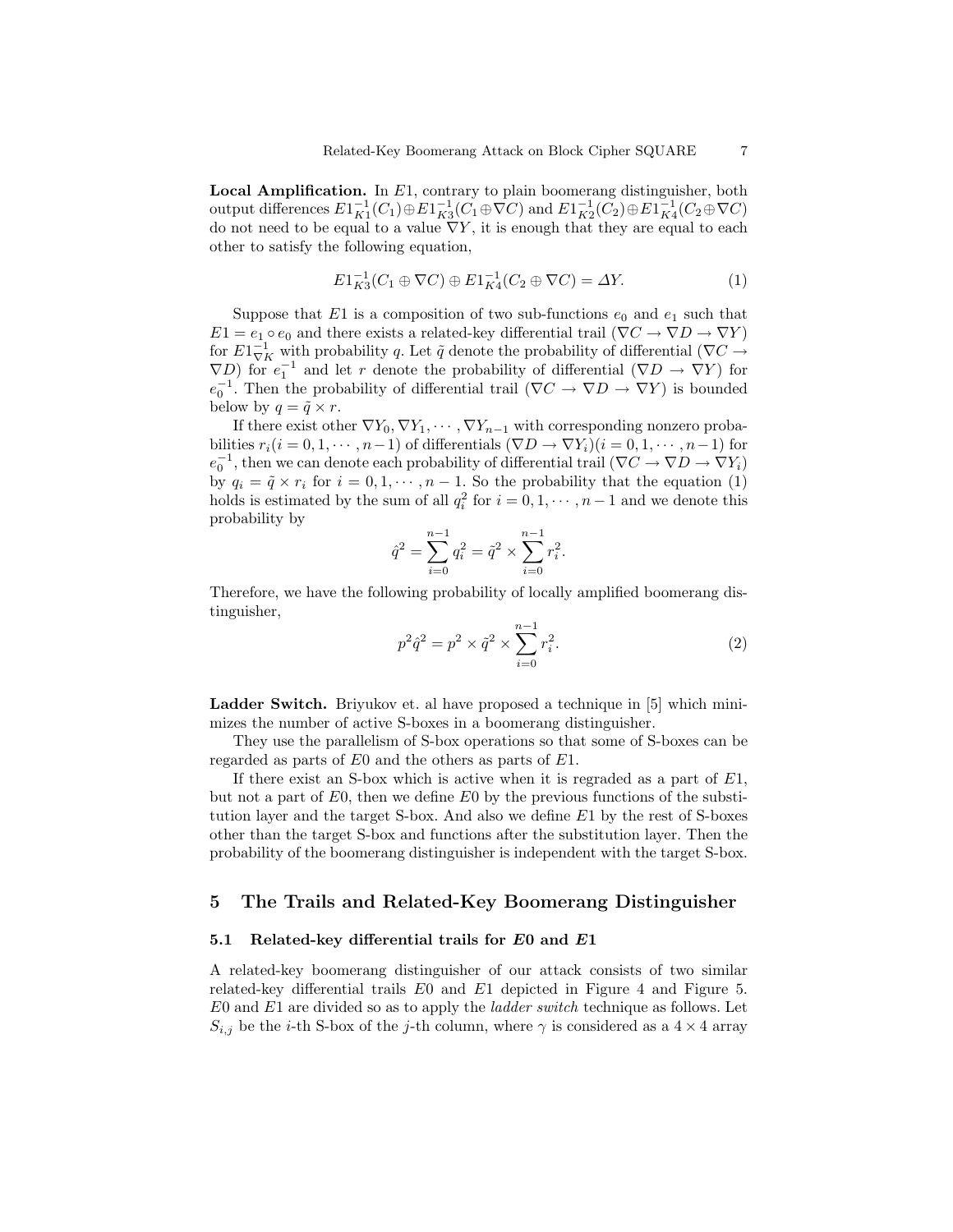of S-boxes. In  $\gamma$  of 5-th round, only one S-box  $S_{0,1}$  is included in E0 and others are included  $E1$ , because in the related-key differentials of  $E0$  and  $E1$  that we use,  $S_{0,1}$  of 5-th round is active in E1 but not active in E0. So we do not pay probability  $2^{-7}$  for  $S_{0,1}$  of 5-th round by including the S-box in E0.

We define E0 by  $S_{0,1} \circ \theta \circ C_1$  and we know that the probability of related-key differential  $C_1$  is  $2^{-28}$ . The first row (0x0a, 0x00, 0x00, 0x0a) of output difference of  $C_1$  is transformed into (0x1e, 0x00, 0x14, 0x0a) by the matrix M thus  $S_{0,1}$  of the last round in  $E0$  is not an active S-box. Therefore, the probability of relatedkey differential trail of E0 is still  $2^{-28}$ (see Figure 4), and the probability p in equation (2) is  $2^{-28}$ . Note that the symbols  $\overline{\boxtimes}$  indicate 8-bit difference values which is not critical for this attack.



Fig. 4. related-key differential trail of E0



Fig. 5. related-key differential trail of E1

Let  $E1 = C_5 \circ \pi \circ (\gamma \setminus S_{0,1})$ , and  $e_0 = \pi \circ (\gamma \setminus S_{0,1})$ . Then, we consider  $E1$  as a composition of two sub-functions  $e_0$  and  $C_5$  so we apply the local amplification to calculate the differential probability of  $E1$ . Differential trail of  $E1$  proceeds in reverse direction(see Figure 5). The probability of related-key differential trail for  $C_5^{-1}$  is  $2^{-28}$ , and we let  $\tilde{q}$  be  $2^{-28}$ . We let  $\nabla y_i(i=0,1,\dots,255)$  be the values of each byte difference for  $\boxtimes$ . Since there is only one active S-box  $S_{0,0}^{-1}$  in  $e_1^{-1}$ , the probability of differential trail for  $e_0^{-1}$  equals to the differential probability of  $S_{0,0}^{-1}$ . The probabilities of differential  $(0x0a \rightarrow \nabla y_i)$  by  $S_{0,0}^{-1}$  are 0 for 128 values of  $y_i$ ,  $2^{-7}$  for 126 values of  $\nabla y_i$ , and  $2^{-6}$  for 1 value of  $\nabla y_i$ . If we let the probability of related-key differential  $(0x0a \rightarrow \nabla y_i)$  by  $r_i$  for each  $\nabla y_i$  then probability of related-key differential trail from  $\nabla C$  to  $\nabla Y_i$  by  $E1_{\nabla K}^{-1}$  is

$$
q_i = 2^{-28} \times r_i.
$$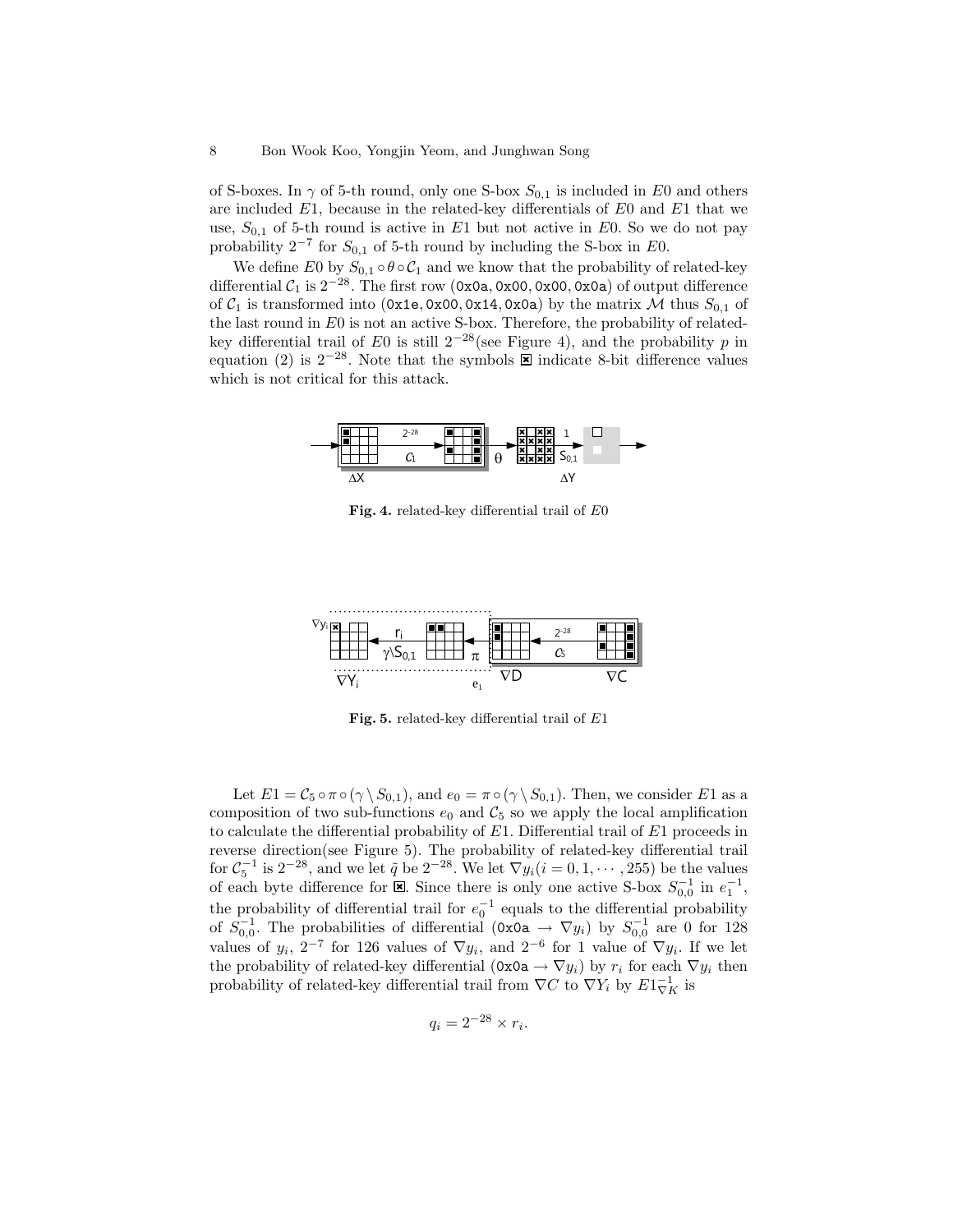#### 5.2 7-Round related-key Boomerang Distinguisher

As discussed above,  $p = 2^{-28}$  and  $q_i = 2^{-28} \times r_i$  for each  $\nabla Y_i$ . The probability which a pair  $(X_1, X_2)$  with difference  $\Delta X$  is transformed into the output pair  $(X_3, X_4)$  whose difference is  $\Delta X$ , through the related-key boomerang distinguisher depicted in Figure 6 is

$$
p^2\hat{q}^2 = p^2 \times \hat{q}^2 \times \sum_{i=0}^{n-1} r_i^2 = 2^{-28 \times 2} \times 2^{-28 \times 2} \times \sum_{i=0}^{n-1} r_i^2 = 2^{-112} \times \sum_{i=0}^{n-1} r_i^2.
$$

There are 127 values for  $\nabla Y_i$  which have nonzero probabilities  $r_i$  and among these  $\nabla Y_i$ , 126 values have the probability 2<sup>-7</sup> and one value has the probability 2<sup>-6</sup>. Therefore, the related-key boomerang quartet  $(X_1, X_2, X_3, X_4)$  which satisfies all trails of distinguisher, occurs with the probability

$$
p^2\hat{q}^2 = 2^{-112} \times \sum_{i=0}^{126} r_i^2 = 2^{-112} \times (2^{-12} + 126 \times 2^{-14}) \ge 2^{-119},
$$

and we call this quartet as right quartet.



Fig. 6. A 7-round related-key boomerang distinguisher and additional round T

 $T_K$  in the Figure 6 is going to be discussed in the following section.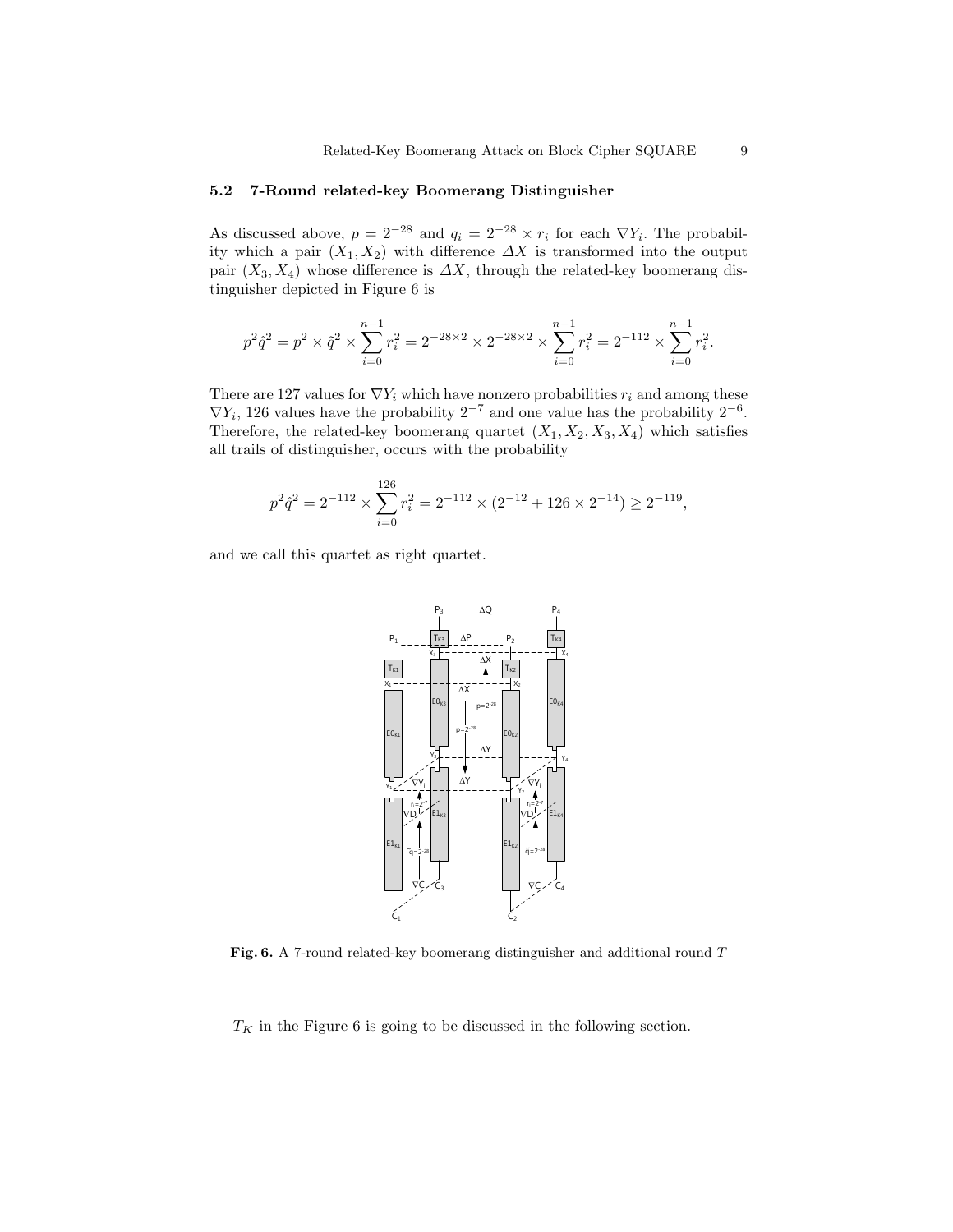#### 5.3 Additional Round T

As depicted in Figure 6, an additional round  $T$ , before  $E0$  is need to make  $E1 \circ E0 \circ T$  to be full round SQUARE. Let us define T as follows.

$$
T=\pi\circ\gamma\circ\theta\circ\sigma_{rk^0}\circ\theta^{-1}.
$$

By the linearity of  $\theta$ ,  $\sigma$ , and  $\psi$ ,  $T$  can be represented by

$$
T = \pi \circ \gamma \circ \sigma_{\theta(rk^0)}.
$$

For this attack, related-key differential trail of the additional round  $T$  in Figure 7 is used. T contains S-box layer  $\gamma$  which has 2 active S-boxes in it, so the probability of this differential trail is strictly smaller than 1. However, we can construct a structure(set of pairs) such that a fixed portion of plaintext pairs always satisfy the trail. In  $T$ , if we consider a set of plaintext pairs with differences  $\Delta P$ , where  $\Delta P$  is an arbitrary element of the set  $P$  defined by

 $\mathcal{P} = \{(\alpha,\beta,0\texttt{a},1\texttt{e}, \phantom{-}00,00,00,00, \phantom{-}14,0\texttt{a},0\texttt{a},1\texttt{e}, \phantom{-}00,00,00,00)|\alpha,\beta\in\text{GF}(2^8)\}.$ (3)

Then, output differences of all pairs must be  $\Delta X$  with ratio  $2^{-16}$ .



Fig. 7. related-key differential trail of additional round T

### 5.4 Differential trails of round keys

As we pointed out above, the round function  $\psi$  of key schedule of SQUARE preserves XOR operation, so a master key difference generates only one key differential trail with probability 1. Two key differential trails derived from master key differences  $\Delta K$  and  $\nabla K$  for our attack are depicted in Figure 8. Note that the gray parts of the key differential trails are not used for this attack. The trail derived from  $\Delta K$  is for sub-cipher E0 and from  $\nabla K$  is for E1, and these key differential trails occur local collisions both in  $E0_{\Delta K}$  and  $E1_{\nabla K}$ .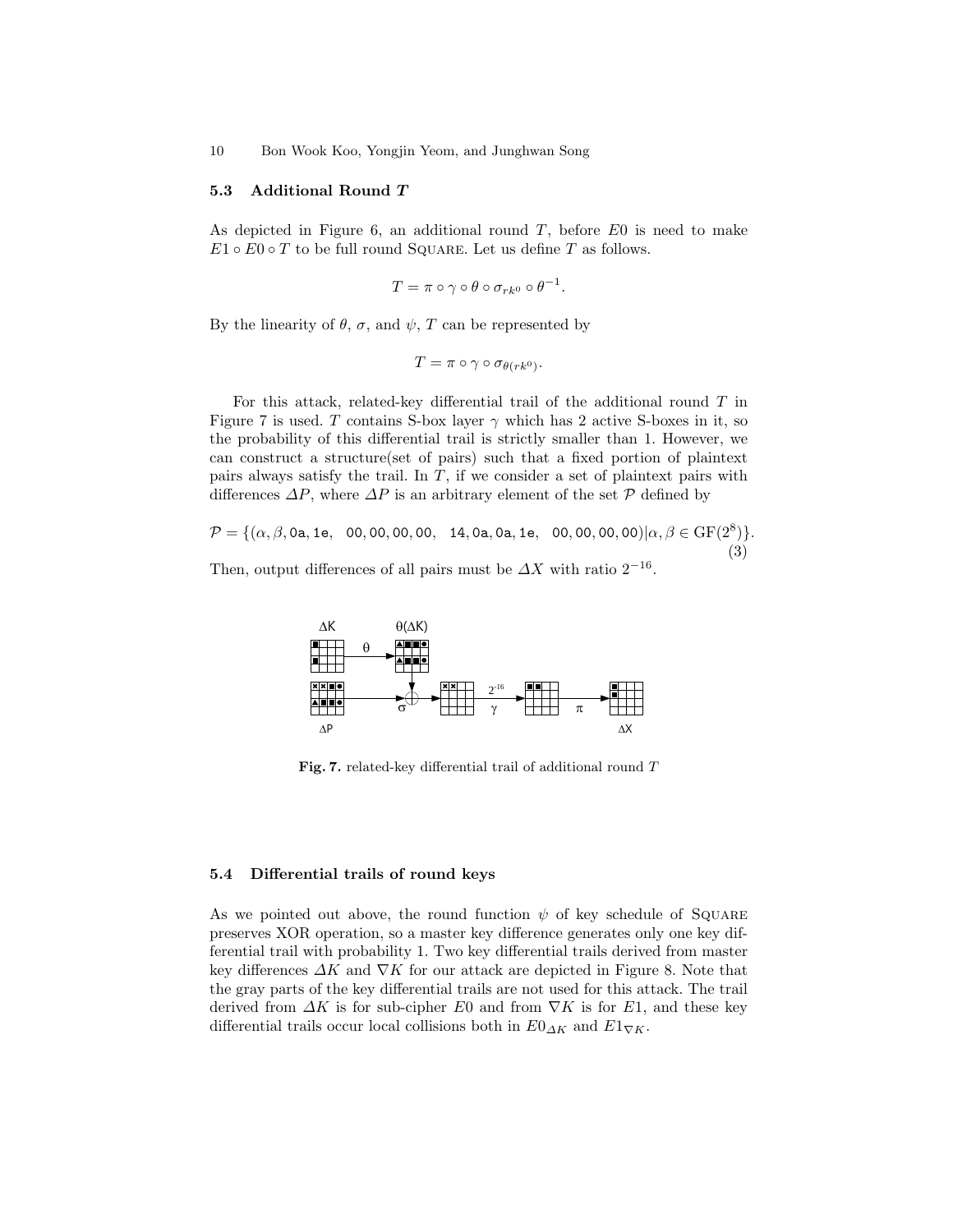

Fig. 8. Round key differential trails

# 6 Attack on Full Round SQUARE

#### 6.1 Structure

We consider a fixed difference value  $\Delta S$  defined by

 $\Delta S = (00, 00, 0a, 1e, 00, 00, 00, 00, 14, 0a, 0a, 1e, 00, 00, 00).$ 

In order to generate each structure S, we choose arbitrary 8-bit constants  $c_i \in$  $GF(2^8)$  for  $i = 0, 1, \dots, 13$ , and define the following sets of plaintexts,  $\mathcal{P}_1$  and  $\mathcal{P}_2$ 

$$
\mathcal{P}_1 = \{ (\alpha, \beta, c_0, c_1, \cdots, c_{13}) | \alpha, \beta \in \text{GF}(2^8) \},
$$
  

$$
\mathcal{P}_2 = \{ P \oplus \Delta S | P \in \mathcal{P}_1 \}.
$$

The set  $\mathcal{P}_1$  is a collection of  $2^{16}$  plaintexts where all bytes are fixed except for the first two bytes. The set  $\mathcal{P}_2$  is the collection of  $2^{16}$  plaintexts generated by exclusive OR for each element in  $\mathcal{P}_1$  with  $\Delta S$ .

Note that the number of elements of both  $\mathcal{P}_1$  and  $\mathcal{P}_2$  are  $2^{16}$ . We define a set  $S$  of  $2^{33}$  ordered pairs as the following,

$$
S = \{ (P_1, P_2) | P_1 \in \mathcal{P}_1, P_2 \in \mathcal{P}_2 \} \cup \{ (P_2, P_1) | P_1 \in \mathcal{P}_1, P_2 \in \mathcal{P}_2 \}.
$$

In S, there are  $2^{33-16} = 2^{17}$  pairs which satisfy the related-key differential trail for T as described in Figure 7, and we expect one right quartet per  $2^{119-17} = 2^{102}$ structures. Let  $2^m$  be the number of structures, then  $m > 102$  for this attack.

#### 6.2 Attack Procedure

Let us define the ciphertext difference  $\nabla C$  by

∇C = (0a, 00, 0a, 00, 00, 00, 00, 0a, 0a, 00, 00, 00, 00, 00, 00, 0a).

The attack is done by the following steps for  $2<sup>m</sup>$  structures specified above.

- 1. Generate a structure  $S$  as described above.
- 2. For every element  $(P_1, P_2)$  in S, do the following steps.
	- (a) Calculate  $C_1 = E_{K1}(P_1)$  and  $C_2 = E_{K2}(P_2)$ .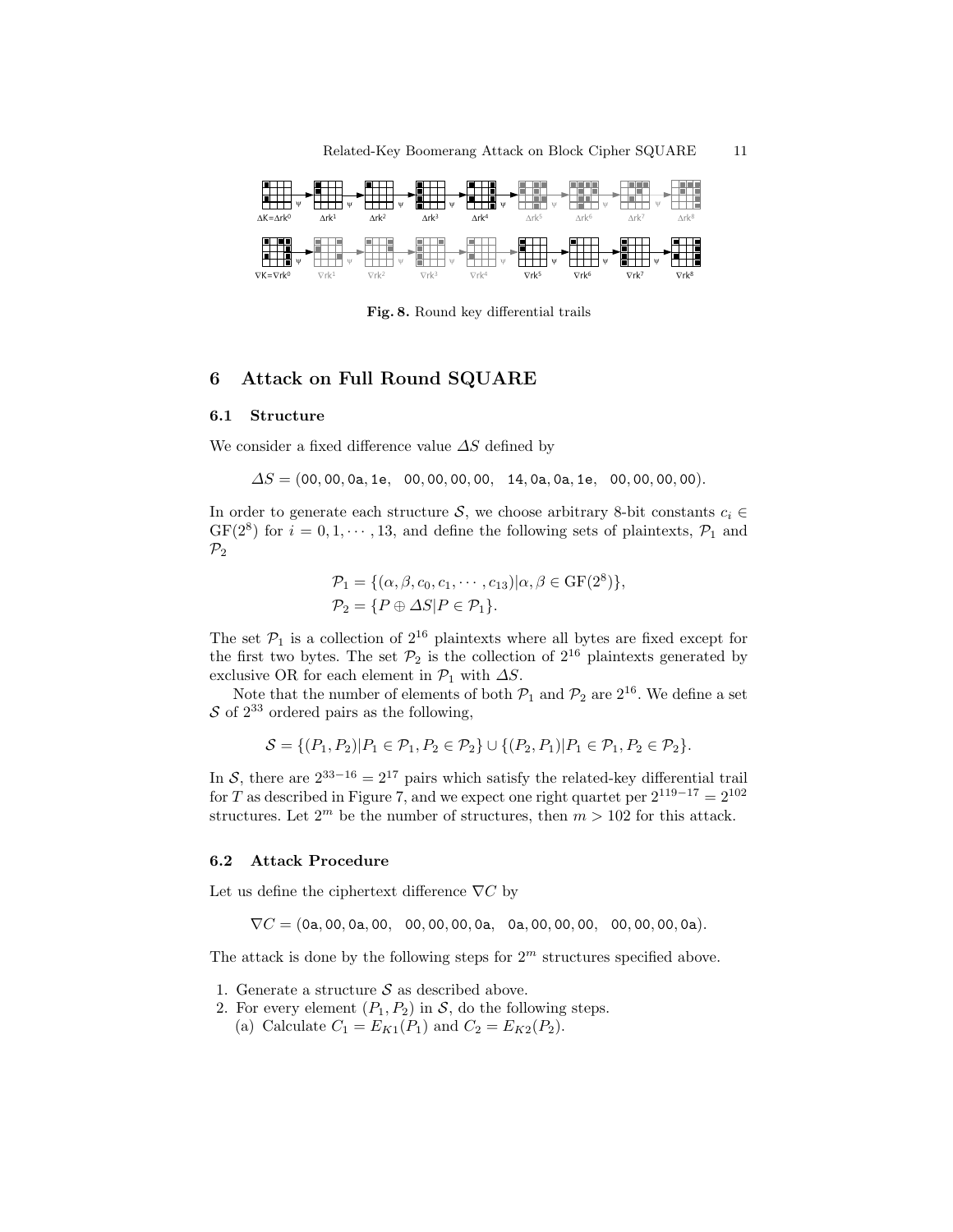- 12 Bon Wook Koo, Yongjin Yeom, and Junghwan Song
	- (b) Calculate  $P_3 = E_{K3}^{-1}(C_1 \oplus \nabla C)$ ,  $P_4 = E_{K4}^{-1}(C_2 \oplus \nabla C)$ , and  $\Delta Q = P_3 \oplus P_4$ .
	- (c) If  $\Delta Q \notin \mathcal{P}$  for  $\mathcal{P}$  defined in (3), filter out out the quartet  $((P_1, P_2), (P_3, P_4))$  $(112$ -bit filter).
	- (d) If first two bytes difference of  $\Delta Q$  can not be derived from 0x0a and 0x0a by inverse S-box operations, and exclusive OR with 0x14 and 0x0a respectively, then filter out the quartet(2-bit filter).
- 3. If every quartet is filtered out, return to step 1.
- 4. For every candidate for the first two bytes of  $\theta(K3)$ , do the following steps.
	- (a) Calculate each candidate for the first two bytes of  $\theta(K1), \theta(K2)$ , and  $\theta(K4)$ .
	- (b) For every remained quartet, partially encrypt first two bytes of  $P_3$  and  $P_4$  with  $\theta(K3)$  and  $\theta(K4)$  for T. If the first two bytes of output difference of  $T$  are  $0x0a$  and  $0x0a$ , do the following step.
		- Partially encrypt first two bytes of  $P_1$  and  $P_2$  with  $\theta(K1)$  and  $\theta(K2)$ for T. If the first two bytes of output difference of T are  $0x0a$  and 0x0a, then increase counter for the  $\theta(K3)$ .

After this procedures for  $2<sup>m</sup>$  structures, mostly counted 16-bit value is regarded as the first two bytes of  $\theta(K3)$ .

### 6.3 Attack Analysis

To prepare  $m = 104$  structures for 4 right quartets, we need  $2^{104+17} = 2^{121}$ plaintexts and 2 encryptions and 2 decryptions for each plaintexts, so the data complexity of this attack is  $2^{123}$ . We expect that  $2^{104+33-114} = 2^{23}$  quartets are left after filtering, and for each  $2^{16}$  guessed partial keys, 4 times of  $1/32$  partial encryptions are needed for each quartet, so number of encryption for this attack does not exceed  $2^{23+16+2-5} = 2^{36}$ .

A pair  $(P_3, P_4)$  after filtering, proposes 4 candidates of 16-bit key information for first two bytes of both  $\theta(K3)$  and  $\theta(K4)$  and their related-key bytes are counted by pair  $(P_1, P_2)$  with probability  $2^{-16}$ , so a quartet after filtering proposes one candidate of 16-bit key information with probability  $2^{-14}$ . We have 2<sup>16</sup> candidates for first two bytes of each  $\theta(K1)$ ,  $\theta(K2)$ ,  $\theta(K3)$ , and  $\theta(K4)$ , and 2 <sup>23</sup> pairs after filtering, thus every single candidate except for right key is proposed with probability  $2^{23-14-16} = 2^{-7}$  compare to 4 for right key. Therefore, we regard this ratio as the signal to noise ratio as follows,

$$
S/N = \frac{2^{m+33-119-16}}{2^{m-81-14-16}} = \frac{2^{m-102}}{2^{m-111}} = \frac{2^2}{2^{-7}} = 2^9 > 1.
$$

After this attack, we have the first two bytes of  $\theta(K1)$ ,  $\theta(K2)$ ,  $\theta(K3)$ , and  $\theta(K4)$ . Other bytes of each key can be recovered exhaustive search for  $2^{112}$  keys. Therefore, we can find a secret key of block cipher Square faster than exhaustive search in related-key attack model.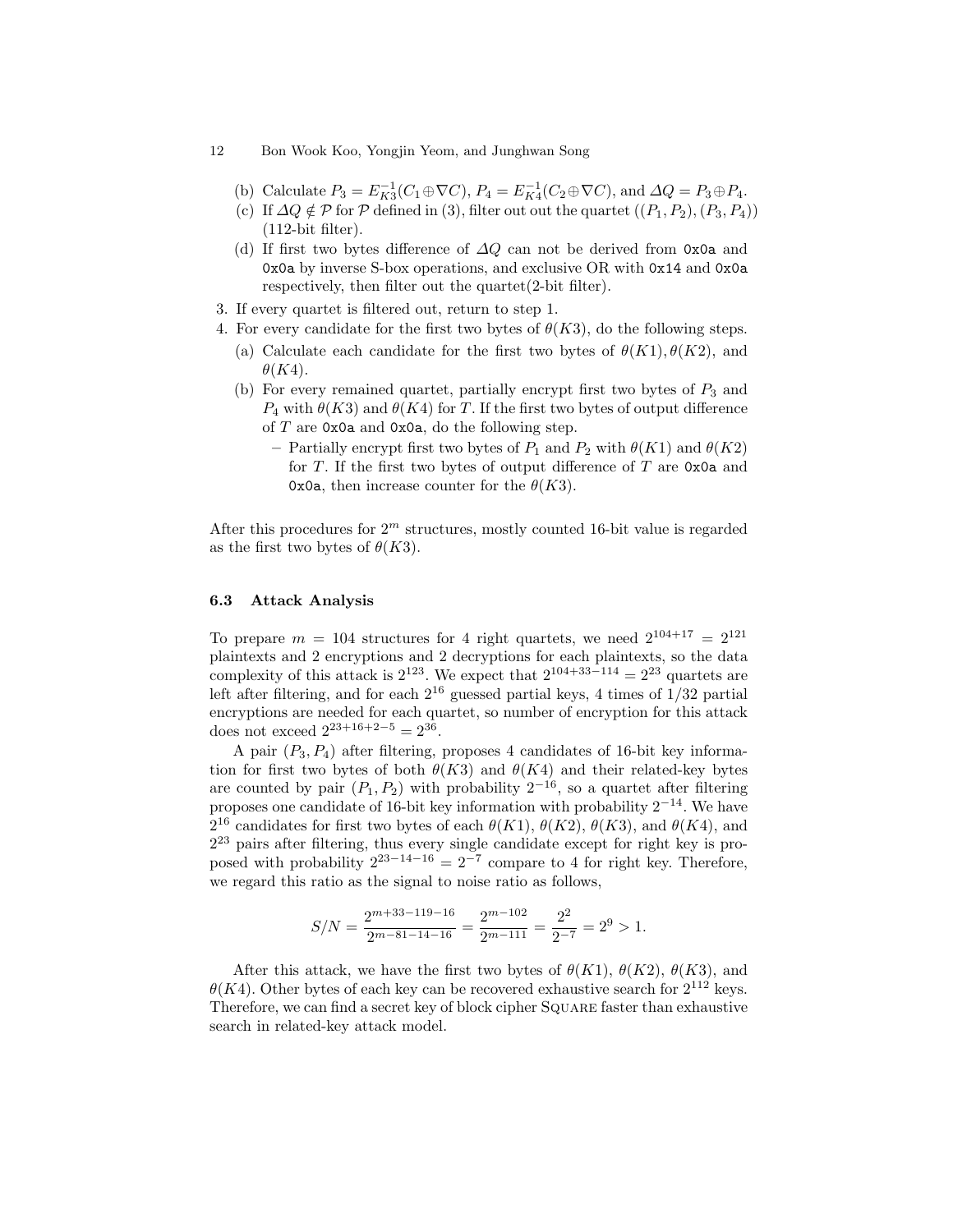

Fig. 9. A related-key boomerang attack of SQUARE